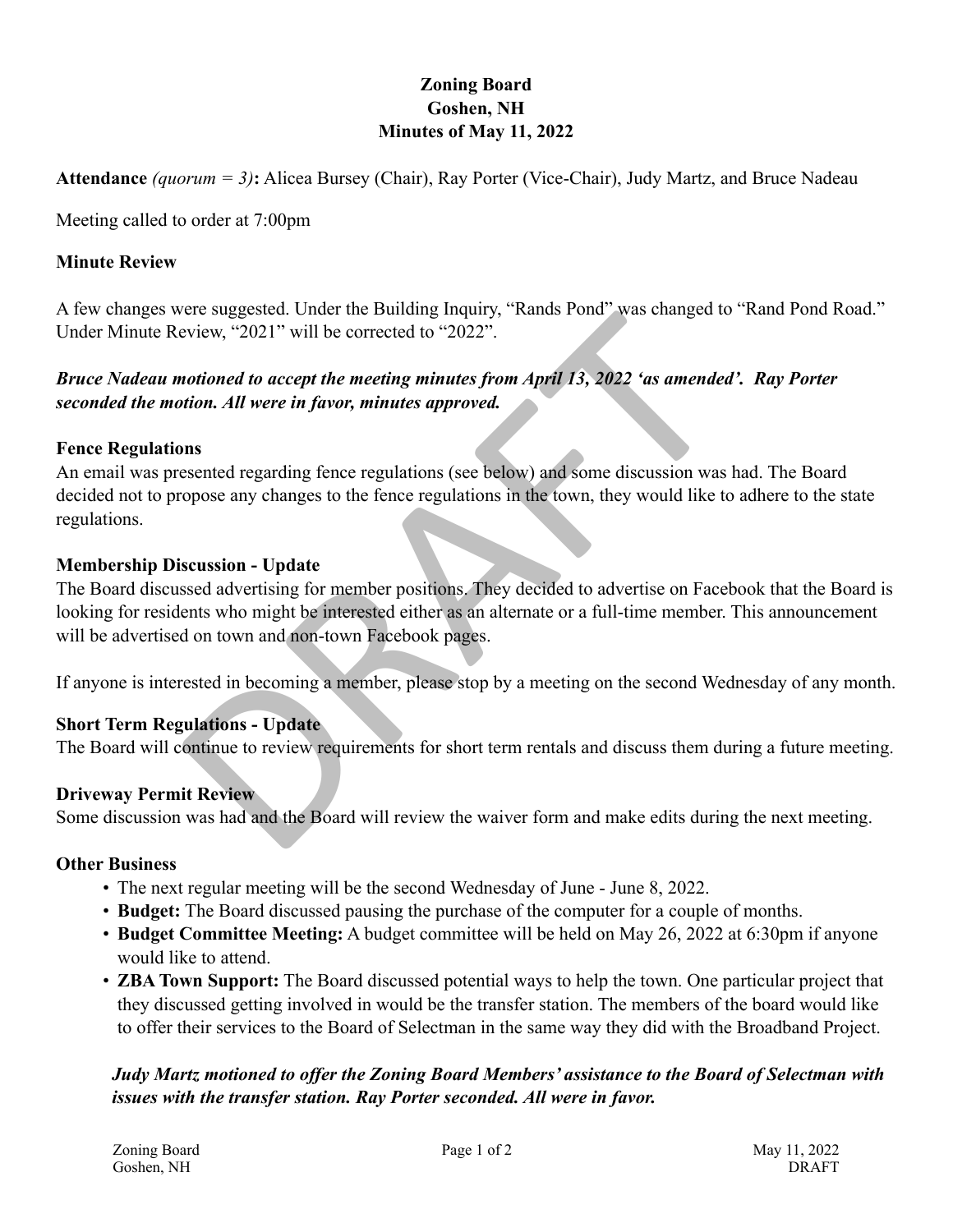- **Broadband Internet Update**: The Board would like the Recording Secretary to check in with Treasurer, Heather Peckham regarding the Broadband Bond payments until the Select Board Secretary's position is filled. The Board also discussed some complaints that have been voiced by residents regarding connectivity issues. Chair Bursey will reach out to the Consolidated Communications representative regarding these complaints.
- **Bike Path Discussion:** No discussion currently. This will remain a standing item.

# **Standing Items:**

- 
- 
- 
- Broadband Internet Discussion Update Driveway Permit Waiver Pending Bike Path Discussion Ongoing Member Discussion seeking alternates and full-time members Ongoing *Budgets will be due 12/1/2022*
- 
- *Annual report is due 2/1/2023*

# h Discussion - Ongoing<br>Discussion - seeking alternates and full-time members - Ongoing<br>will be due 12/1/2022<br>report is due 2/1/2023<br>nade a motion to adjourn. Ray Porter seconded the motion. All were in<br>pourned at 8:19pm<br>mi *Bruce Nadeau made a motion to adjourn. Ray Porter seconded the motion. All were in favor; motion carried.*

The meeting adjourned at 8:19pm

Respectfully Submitted, Melissa Salinardi Recording Secretary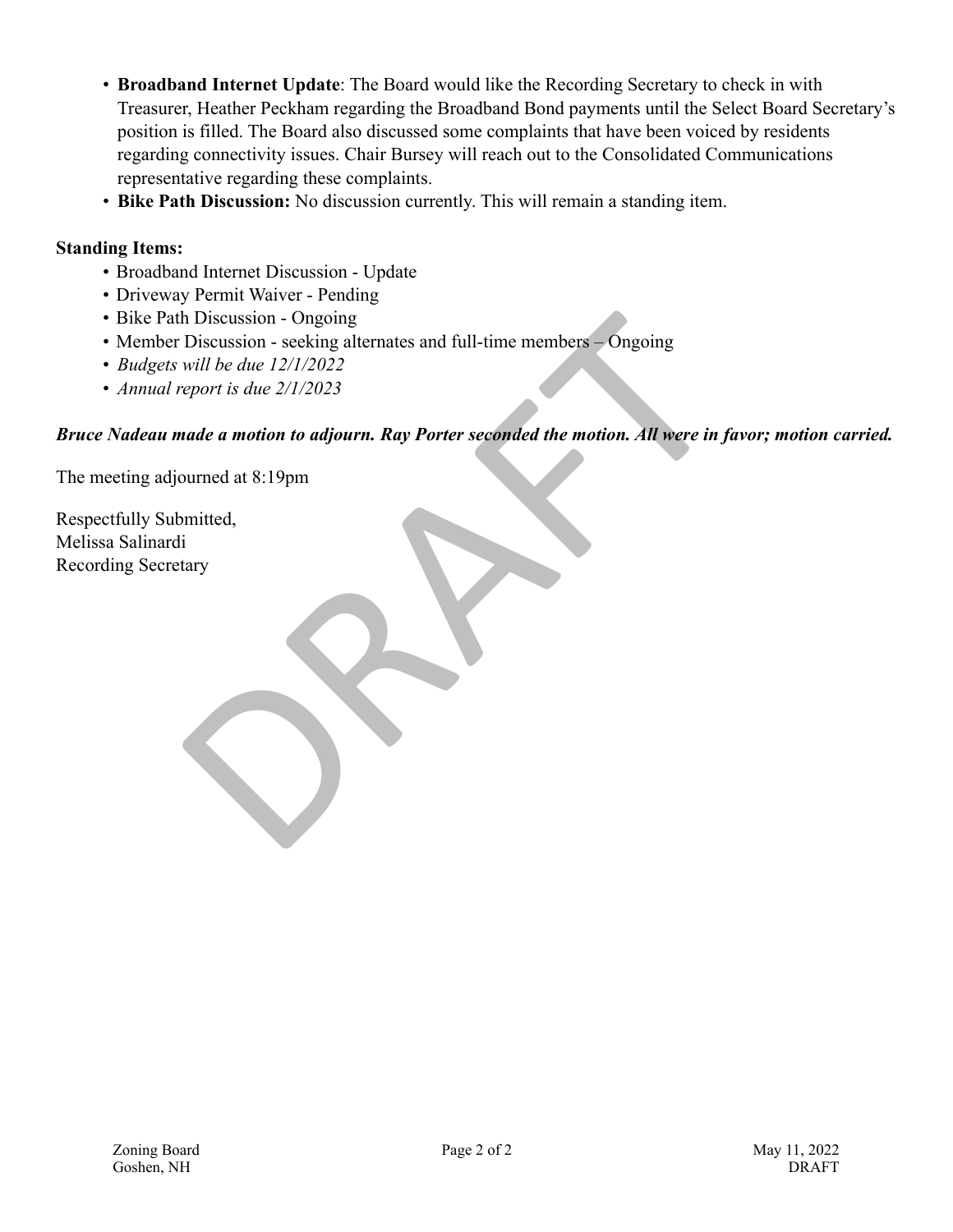**From: Zoning Board** zba@goshennh.org

**Subject:** Fwd: Fense Regs Goshen

**Date:** March 29, 2022 at 5:15 PM **To:** Melissa Salinardi Salinardi7@aol.com

Can you add this to ZBA agenda?

Begin forwarded message:

| From: Steve Smith                                                                                                                                                                                                                                                                                                                                                                                                                                                                                                                                                                 |
|-----------------------------------------------------------------------------------------------------------------------------------------------------------------------------------------------------------------------------------------------------------------------------------------------------------------------------------------------------------------------------------------------------------------------------------------------------------------------------------------------------------------------------------------------------------------------------------|
| Date: March 22, 2022 at 10:44:16 EDT<br>To: Planning Board                                                                                                                                                                                                                                                                                                                                                                                                                                                                                                                        |
| Cc: Zoning Board                                                                                                                                                                                                                                                                                                                                                                                                                                                                                                                                                                  |
| <b>Subject: Re: Fense Regs Goshen</b>                                                                                                                                                                                                                                                                                                                                                                                                                                                                                                                                             |
| Good morning                                                                                                                                                                                                                                                                                                                                                                                                                                                                                                                                                                      |
|                                                                                                                                                                                                                                                                                                                                                                                                                                                                                                                                                                                   |
| Thank you. Yes I was specifically looking for regulations on fence height, proximity to lot line, and direction facing. I have already<br>found the RSA's per the state and saw many other towns have ordinances regarding such. Was curious to see if the Town has<br>anything likewise. From what I found on the website, I could not find anything for residential fencing akin. So residential fencing<br>would fall exclusively under the RSA.                                                                                                                               |
| Thank you for your input<br><b>Steve</b>                                                                                                                                                                                                                                                                                                                                                                                                                                                                                                                                          |
|                                                                                                                                                                                                                                                                                                                                                                                                                                                                                                                                                                                   |
| On Tue, Mar 22, 2022 at 9:14 AM Planning Board <<br>rote:<br>Hello Steve,                                                                                                                                                                                                                                                                                                                                                                                                                                                                                                         |
|                                                                                                                                                                                                                                                                                                                                                                                                                                                                                                                                                                                   |
| Just my standard disclaimer that nothing I communicate or suggest represents a binding opinion or decision of any Goshen Board<br>as no application has been submitted to, reviewed by, or voted upon by a relevant Goshen Board.                                                                                                                                                                                                                                                                                                                                                 |
| The Town doesn't have specific fencing/barrier regulations that I could find. If this is not time sensitive, I would like to consult with<br>the Boards and see what they may be able to offer. Would you mind if I checked with them? I do know that during land use<br>applications we have discussed barrier provisions.                                                                                                                                                                                                                                                       |
|                                                                                                                                                                                                                                                                                                                                                                                                                                                                                                                                                                                   |
| Without additional detail this is what I can provide:                                                                                                                                                                                                                                                                                                                                                                                                                                                                                                                             |
| - There are fence/barrier considerations for excavation sites, see Excavation Regulations.<br>- There are fence/barrier considerations for driveways, see Driveway Regulations.<br>- There are fence/barrier considerations for wireless facilities, see Zoning and Building Ordinances.<br>- Without checking with the Boards I would caution awareness near property lines.<br>- There are state RSAs regarding fencing/barriers that you would want to review as well.<br>- Any fencing or barriers near a waterway should check with NH DES to see if permitting is required. |
|                                                                                                                                                                                                                                                                                                                                                                                                                                                                                                                                                                                   |
| Let me know if there is anything else we can look into, to help with your question.                                                                                                                                                                                                                                                                                                                                                                                                                                                                                               |
| Alicea                                                                                                                                                                                                                                                                                                                                                                                                                                                                                                                                                                            |
|                                                                                                                                                                                                                                                                                                                                                                                                                                                                                                                                                                                   |
|                                                                                                                                                                                                                                                                                                                                                                                                                                                                                                                                                                                   |
| On Mar 21, 2022, at 17:04, Steve Smith<br>rrote:                                                                                                                                                                                                                                                                                                                                                                                                                                                                                                                                  |
|                                                                                                                                                                                                                                                                                                                                                                                                                                                                                                                                                                                   |
| Hello Alicea,                                                                                                                                                                                                                                                                                                                                                                                                                                                                                                                                                                     |
| Do you happen to know if there are any town ordinances regarding fences? If so, can you point them in my right direction? I<br>can't find them on the town website                                                                                                                                                                                                                                                                                                                                                                                                                |
| Thank you for any assistance you can provide.                                                                                                                                                                                                                                                                                                                                                                                                                                                                                                                                     |
| <b>Steve</b>                                                                                                                                                                                                                                                                                                                                                                                                                                                                                                                                                                      |
|                                                                                                                                                                                                                                                                                                                                                                                                                                                                                                                                                                                   |
|                                                                                                                                                                                                                                                                                                                                                                                                                                                                                                                                                                                   |
|                                                                                                                                                                                                                                                                                                                                                                                                                                                                                                                                                                                   |
| <b>Steve Smith</b><br>General Manager - Program Director                                                                                                                                                                                                                                                                                                                                                                                                                                                                                                                          |
| AM 1010 / FM 94.7 WCNL Country*                                                                                                                                                                                                                                                                                                                                                                                                                                                                                                                                                   |
| <b>ANS RAS NORD (office)</b>                                                                                                                                                                                                                                                                                                                                                                                                                                                                                                                                                      |